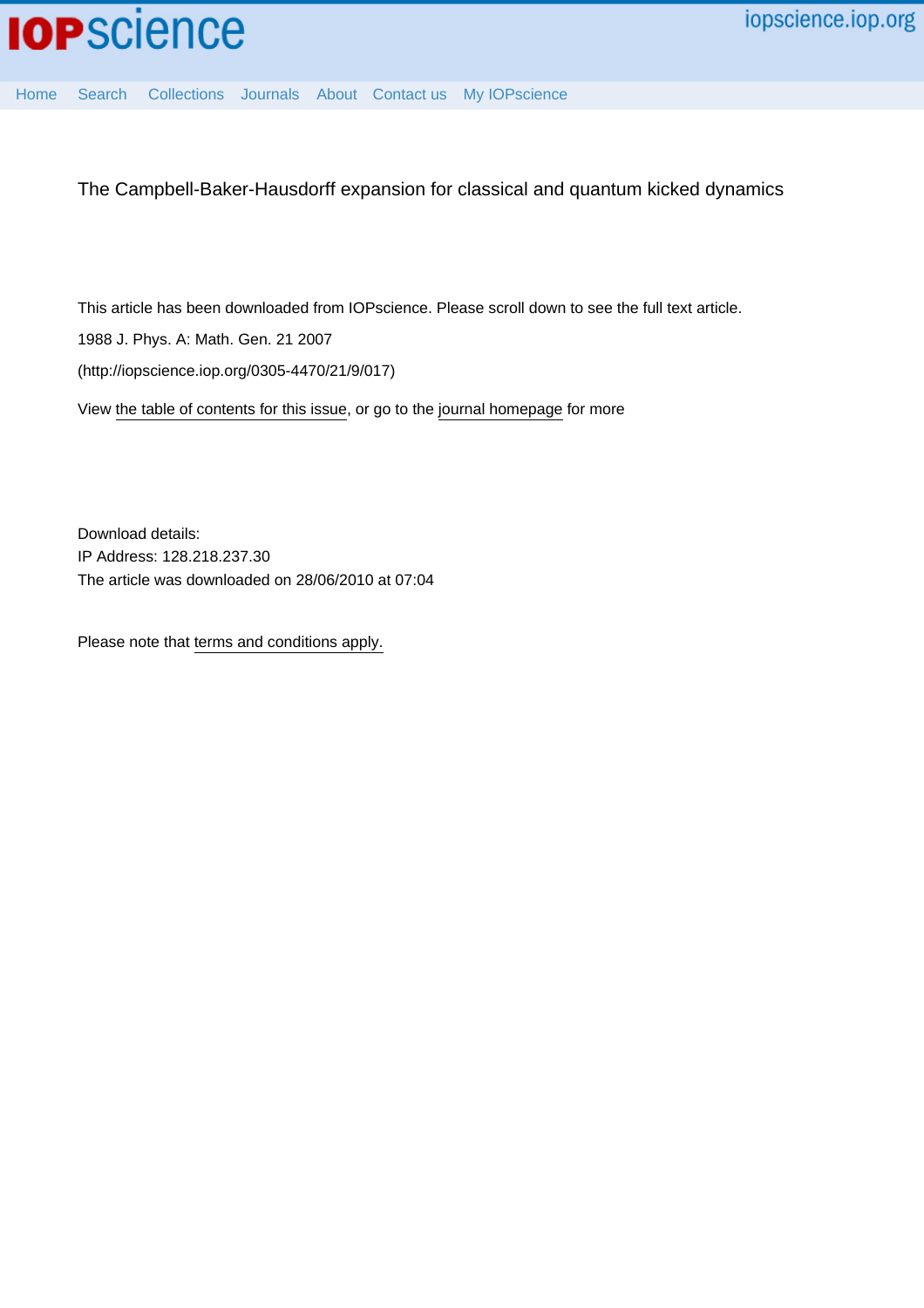# **The Campbell-Baker-Hausdorff expansion for classical and quantum kicked dynamics**

#### R Scharf

Fachbereich Physik, Universitat-GHS Essen, Postfach 103764, D-4300 Essen, Federal Republic of Germany

Received 4 January 1988

**Abstract. A** technique based on the Campbell-Baker-Hausdorff **(CBH)** formula is introduced to calculate the effective Hamiltonian for kicked dynamics, classical and quantum. An integrable example is exactly solved by this method. A non-integrable kicked spin dynamics is treated approximately up to seventh order in a perturbation parameter. The **CBH** expansion is evaluated in a transparent way with the help of a REDUCE program, thereby illustrating that the CBH expansion is asymptotic.

#### **1. Introduction**

The usefulness of Lie techniques in the investigation of dynamical systems is now well documented (Olver 1986, Finn 1986, Steinberg 1986). Symplectic maps also have been treated by these techniques (Dragt and Finn 1976). One of them is quite well known: the Birkhoff -Gustavson normal form transformation (for references see Lichtenberg and Lieberman (1983)). **A** somehow obscure role among these techniques is played by the so-called Campbell-Baker-Hausdorff (CBH) formula and in some sense the dual Zassenhaus formula. These formulae have been used to solve ordinary differential equations of the form:  $\dot{Y} = AY$  with the linear operators  $A(t)$  and  $Y(t)$  depending on  $t \in \mathbb{R}$  with the initial condition  $Y(0) = I$ , the identity (Magnus 1954). The idea of using the CBH formula for the construction of invariants of symplectic maps was put to work by Dragt and Finn (1976), but the practical use was quite limited.

The objective of this paper is to give a short introduction to these techniques from a practical point of view. **I** especially propose to show how the CBH formula gives the possibility of constructing an exact or approximate integral of a symplectic map (or its quantal counterpiece) depending on whether the map is integrable or only nearly integrable. Finally I shall demonstrate the CBH formula in an expanded form to be useful even for chaotic maps. It is now a tool for constructing local approximate integrals in the vicinity of elliptic orbits. This article gives a unified treatment of classical (symplectic) and quantum (unitary) maps thereby stressing the deep similarities between them. Of special importance among the constructed integrals is the effective Hamiltonian, the infinitesimal generator of the classical or quantum map.

The validity of the CBH expansion can be destroyed by resonances that show up in the classical as well as in the quantum case. This is studied in an example of an integrable map where at resonances there actually is no effective Hamiltonian. More interesting is the case of non-integrable maps where the effective Hamiltonian generates the flow in the smooth parts of the phase space approximately. For a non-integrable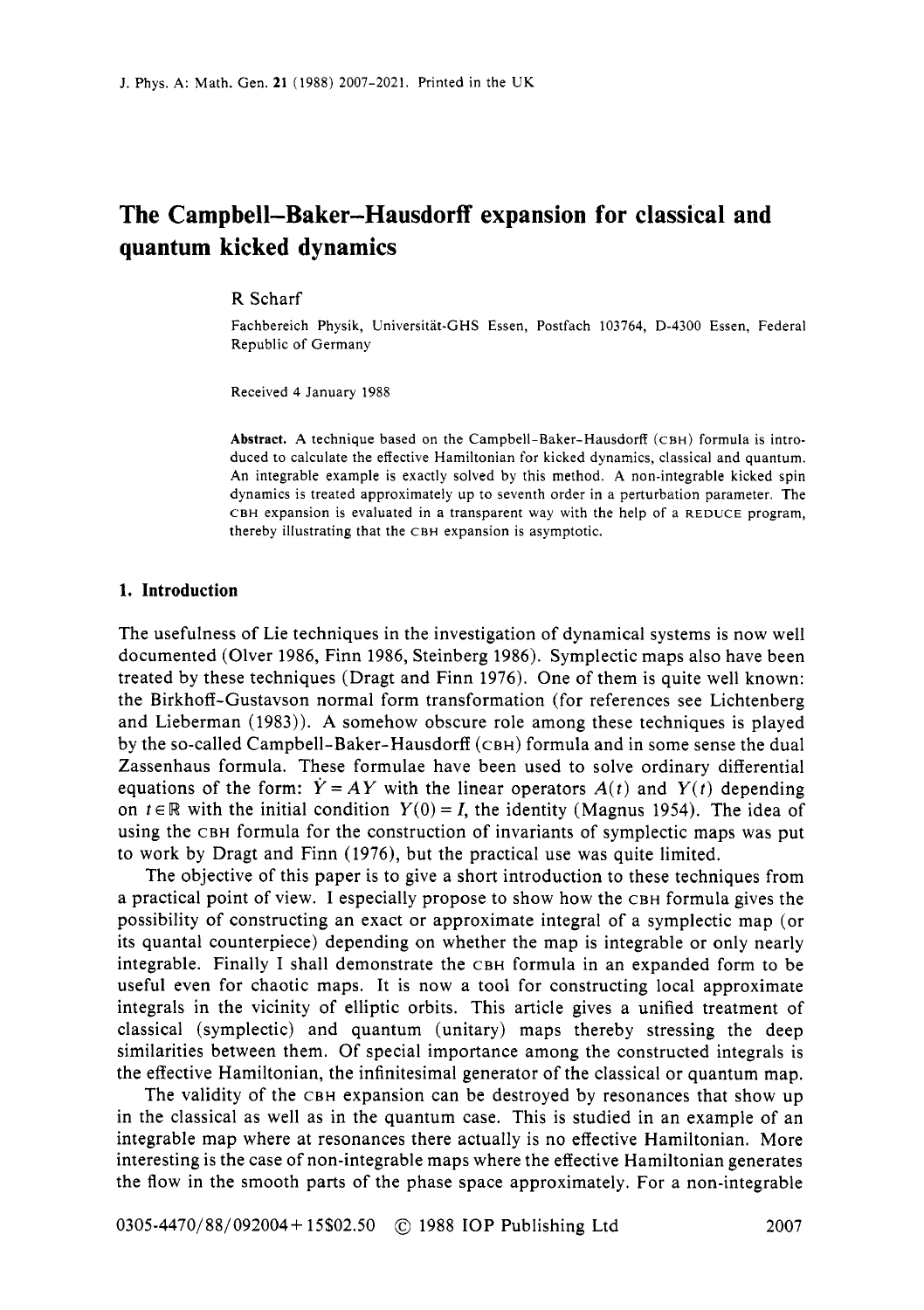example it is shown how to calculate the CBH expansion up to seventh order in a perturbation parameter with the help of computer algebra.

## **2. The Campbell-Baker-Hausdorff formula**

For reasons of being self-contained a short derivation of the CBH formula is given (Sattinger and Weaver 1987) and some conclusions are drawn. Suppose we have an algebra  $A$  of generally non-commuting quantities  $A$ ,  $B$ ,  $C$ , etc. By definition the commutator  $[A, B] = AB - BA$  is an element of  $\mathcal A$  too. Now for a shorthand notation introduce the elements  $\hat{A}$ ,  $\hat{B}$ ,  $\hat{C}$ , etc, of the adjoint algebra  $\hat{\mathcal{A}}$  acting on the elements of *d* by

$$
\hat{A}B = [A, B]. \tag{2.1}
$$

Defining the exponential function of elements of  $\hat{\mathcal{A}}$  by Taylor series we have the identity

$$
B(t) = \exp(tA)B \exp(-tA) = \exp(t\hat{A})B.
$$
 (2.2)

The second equation can be easily proved by differentiating  $B(t)$  with respect to  $t$  and noticing the initial condition  $B(0) = B$ . Now let A depend on *t* and define the function

$$
B(s, t) := \exp(sA(t)) \frac{\partial}{\partial t} \exp(-sA(t)).
$$
\n(2.3)

Differentiating  $B(s, t)$  with respect to *s* gives

$$
\frac{\partial B}{\partial s} = [A, B] - \dot{A} = \hat{A}B - \dot{A} \qquad \left(\dot{A} = \frac{dA}{dt}\right) \tag{2.4}
$$

with the solution

$$
B(s, t) = \exp(s\hat{A}(t))B(0, t) - \int_0^s \mathrm{d}r \exp((s - r)\hat{A}(t))\dot{A}(t). \tag{2.5}
$$

Noticing that *B(0, t)* vanishes we get

$$
\exp(A(t))\frac{d}{dt}\exp(-A(t)) = -f(\hat{A}(t))\dot{A}(t)
$$
\n(2.6)

where  $f(z) = (\exp(z) - 1)/z$ .

uniquely defined and we get the Campbell-Baker-Hausdorff (CBH) formula Now for  $A, B \in \mathcal{A}$  sufficiently close to 0 the element  $C = \ln(\exp(A) \exp(B))$  is

$$
C = B + \int_0^1 ds \, g[exp(s\hat{A}) exp(\hat{B})]A
$$
 (2.7)

where

$$
g(z) = \ln(z)/(z-1) = \sum_{n=0}^{\infty} \frac{(-1)^n}{(n+1)} (z-1)^n.
$$

For a proof let  $C(t) = \ln(\exp(tA) \exp(B))$  and we get with (2.6)

$$
-A = \exp(C(t)) \frac{d}{dt} \exp(-C(t)) = -f(\hat{C}(t)) \dot{C}(t).
$$
 (2.8)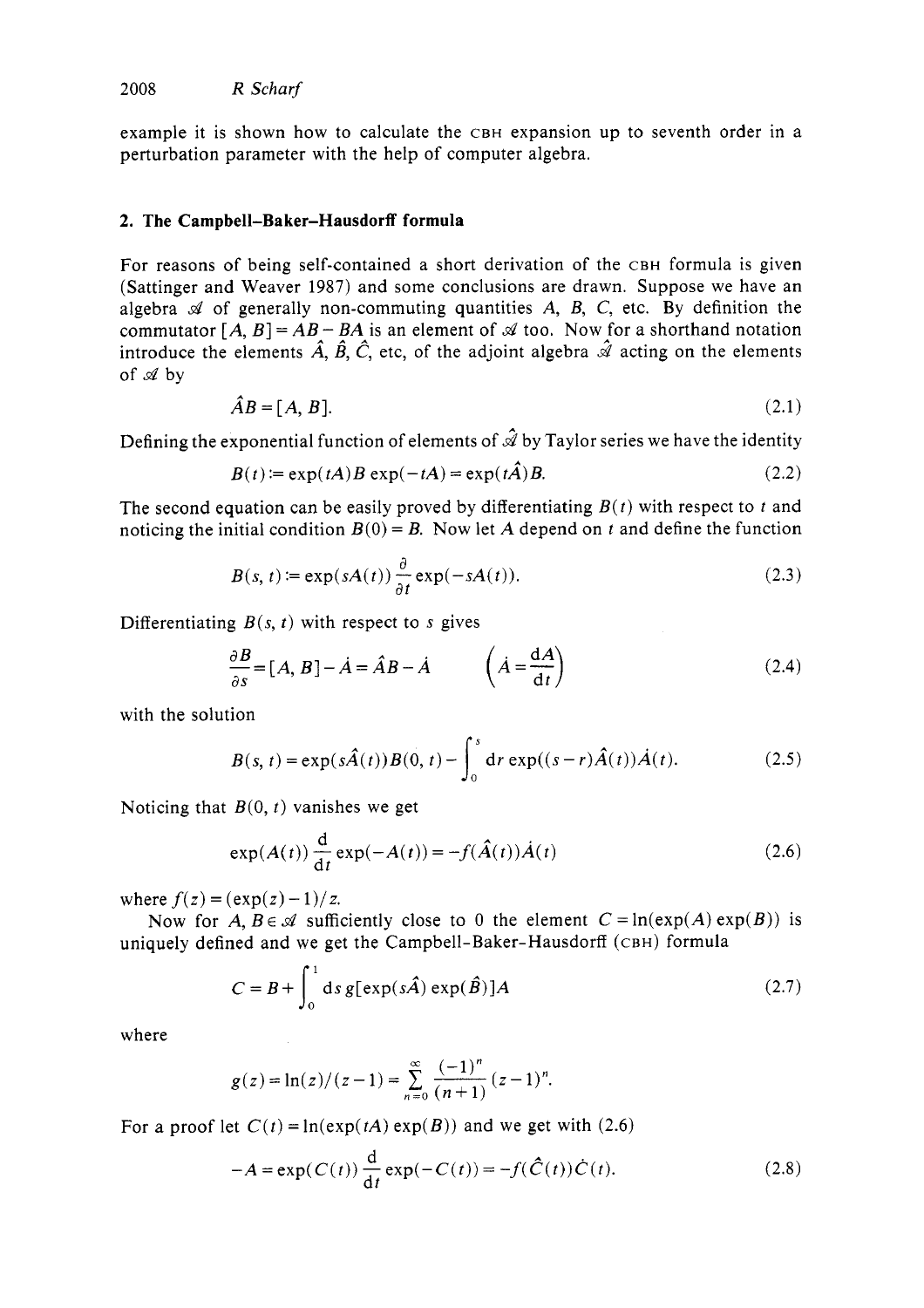Noticing the identity  $f(\ln z)g(z) = 1$  and using (2.2) gives

$$
\exp(\hat{C})D = \exp(C(t))D\exp(-C(t)) = \exp(t\hat{A})\exp(\hat{B})D
$$
 (2.9)

for all  $D \in \mathcal{A}$  and we finally get

$$
\dot{C}(t) = g[\exp(t\hat{A}) \exp(\hat{B})]A
$$
\n(2.10)

which proves (2.7) when taking into account the initial condition  $C(0) = B$ . Writing  $C = -\ln[\exp(-B) \exp(-A)]$  we get an alternative CBH formula

$$
C = A + \int_0^1 ds \, g[exp(-s\hat{B}) \, exp(-\hat{A})]B. \tag{2.7'}
$$

Four special cases stould be considered now.

(i) First let  $\hat{A}\hat{B}A = \hat{B}^2A = 0$ . Then (2.7) simplifies considerably to

$$
C = B + \int_0^1 ds \, g (1 + s\hat{A} + \hat{B}) A = B + A - \frac{1}{2} \hat{B} A \tag{2.11}
$$

which gives the following well known formula if  $[A, [A, B]] = [B, [A, B]] = 0$ 

$$
\exp(A)\exp(B) = \exp(A+B+\frac{1}{2}[A,B]).
$$
 (2.12)

(ii) Now we suppose only  $\hat{A}\hat{B}^nA = 0$  for all *n*. Then (2.7) simplifies to

$$
C = B + g[\exp(\hat{B})]A = B + \hat{B}[\exp(\hat{B}) - 1]^{-1}A
$$
\n(2.13)

and alternatively with  $\hat{B}\hat{A}^nB = 0$  for all *n* (2.7') gives

$$
C = A + g[exp(-\hat{A})]B = A - \hat{A}[exp(-\hat{A}) - 1]^{-1}B
$$
 (2.13')

showing the possibility of small denominators explicitly.

(iii) Suppose that A and B are linear combinations of three quantities  $S_i$  ( $i = 1, 2, 3$ ) fulfilling the SU(2) commutation relations:  $[S_i, S_k] = i\varepsilon_{ik}S_k$ . Then the CBH formula immediately tells us that  $C$  is also a linear combination of the  $S_i$  with the coefficients yet to be determined. This simply means that the succession of two rotations is a rotation.

(iv) For the last case we choose C of the form  $C(\lambda) = -\ln[\exp(-\lambda B) \exp(-\lambda)]$ and use

$$
C(\lambda) = A + \int_0^1 ds \, g[exp(-s\lambda \hat{B}) \, exp(-\hat{A})] \lambda B \tag{2.14}
$$

which gives up to  $O(\lambda^2)$ 

$$
C(\lambda) = A + \lambda g[\exp(-\hat{A})]B + O(\lambda^2)
$$
\n(2.15)

showing the possibility of small denominators as (2.13').

## **3. Quantum maps**

Now we want to specify the algebra *d.* For example, we might take the real (or complex) algebra of real (or complex)  $N \times N$  matrices. Instead we look at the algebra *H* of Hermitian linear operators acting on the Hilbert space of some quantum system.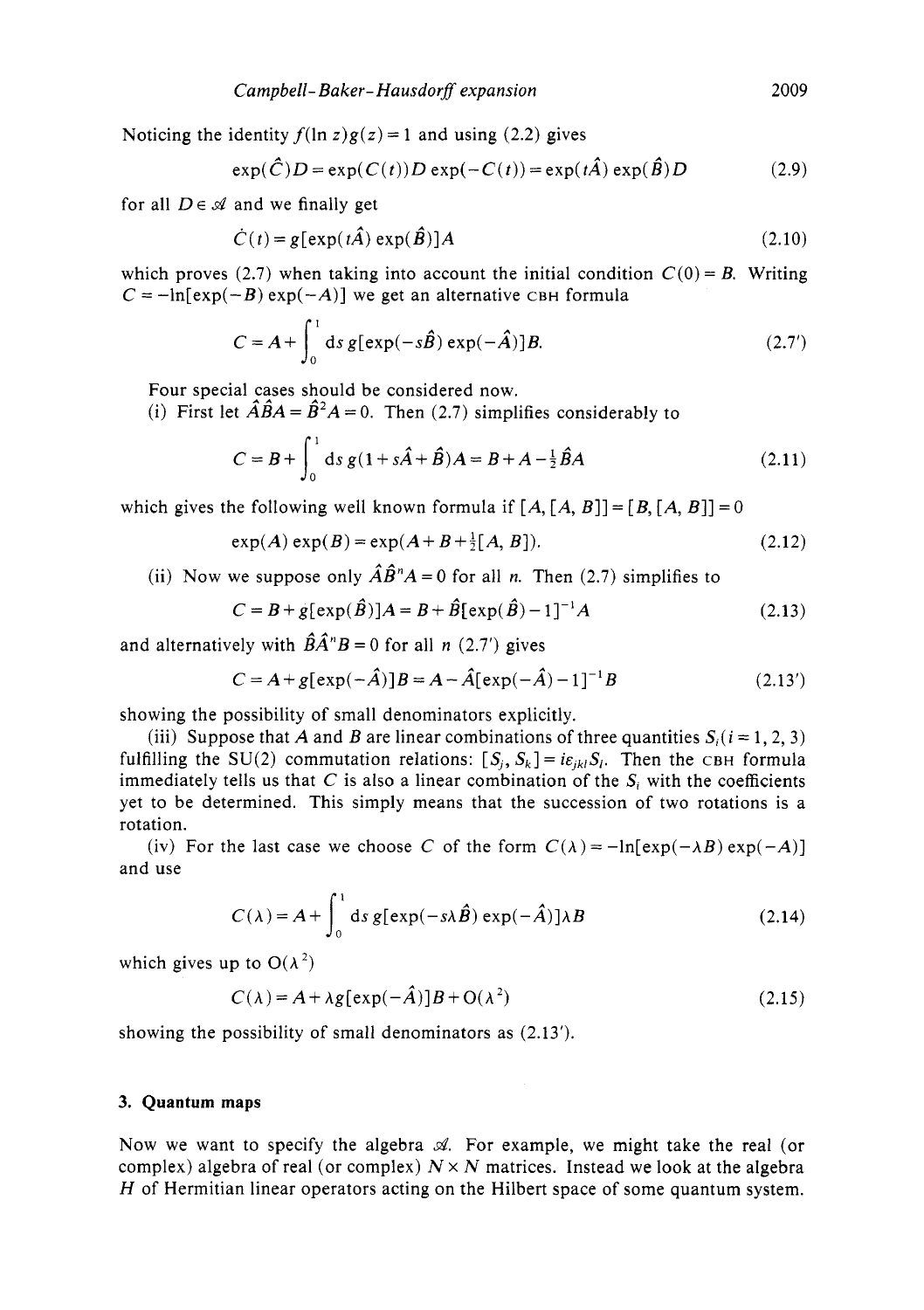First we take the Hamilton operator of the system and define the unitary time evolution of some observable  $A$  in the Heisenberg picture

$$
A(t) = \exp\left(\frac{i}{\hbar} Ht\right) A(0) \exp\left(-\frac{i}{\hbar} Ht\right) = \exp\left(\frac{i}{\hbar} \hat{H}t\right) A(0) \tag{3.1}
$$

with the ad operator  $\hat{H}$  defined as in (2.1). For fixed t (3.1) defines a unitary quantum map. One might also look at the succession of two unitary maps, as it arises in connection with a kicked quantum system, for example the kicked rotator (Casati et *a1* 1979) or kicked tops (Haake et *a1* 1987a, b). Quantum maps of this kind look like

$$
A_{n+1} = \exp\left(\frac{i}{\hbar} t\hat{H}\right) \exp\left(\frac{i}{\hbar} s\hat{V}\right) A_n \tag{3.2}
$$

with H being the Hamiltonian of the unperturbed system and *sV* being the perturbation 'kicked in' at times **nt** with integer *n.* For an introduction to quantum maps see Berry et al (1979). For  $[H, V] \neq 0$  the quantum map does not possess an integrable classical limit in general.

Comparison between (2.9) and (3.2) shows that the CBH formula should give an expression for the effective Hamiltonian operator  $H_{\text{eff}}$  defined as

a1.  
\n
$$
\text{a. } \frac{1}{2} \text{a. } \frac{1}{2} \text{b. } \frac{1}{2} \text{b. } \frac{1}{2} \text{c. } \frac{1}{2} \text{c. } \frac{1}{2} \text{d. } \frac{1}{2} \text{d. } \frac{1}{2} \text{d. } \frac{1}{2} \text{d. } \frac{1}{2} \text{d. } \frac{1}{2} \text{d. } \frac{1}{2} \text{d. } \frac{1}{2} \text{d. } \frac{1}{2} \text{d. } \frac{1}{2} \text{d. } \frac{1}{2} \text{d. } \frac{1}{2} \text{d. } \frac{1}{2} \text{d. } \frac{1}{2} \text{d. } \frac{1}{2} \text{d. } \frac{1}{2} \text{d. } \frac{1}{2} \text{d. } \frac{1}{2} \text{d. } \frac{1}{2} \text{d. } \frac{1}{2} \text{d. } \frac{1}{2} \text{d. } \frac{1}{2} \text{d. } \frac{1}{2} \text{d. } \frac{1}{2} \text{d. } \frac{1}{2} \text{d. } \frac{1}{2} \text{d. } \frac{1}{2} \text{d. } \frac{1}{2} \text{d. } \frac{1}{2} \text{d. } \frac{1}{2} \text{d. } \frac{1}{2} \text{d. } \frac{1}{2} \text{d. } \frac{1}{2} \text{d. } \frac{1}{2} \text{d. } \frac{1}{2} \text{d. } \frac{1}{2} \text{d. } \frac{1}{2} \text{d. } \frac{1}{2} \text{d. } \frac{1}{2} \text{d. } \frac{1}{2} \text{d. } \frac{1}{2} \text{d. } \frac{1}{2} \text{d. } \frac{1}{2} \text{d. } \frac{1}{2} \text{d. } \frac{1}{2} \text{d. } \frac{1}{2} \text{d. } \frac{1}{2} \text{d. } \frac{1}{2} \text{d. } \frac{1}{2} \text{d. } \frac{1}{2} \text{d. } \frac{1}{2} \text{d. } \frac{1}{2} \text{d. } \frac{1}{2}
$$

For commuting H and V one gets of course  $H_{\text{eff}} = tH + sV$ . But generally with the help of  $(2.7)$  and  $(2.7')$ 

$$
H_{\text{eff}} = sV + t \int_0^1 dr g \left[ \exp\left(\frac{i}{\hbar} r t \hat{H}\right) \exp\left(\frac{i}{\hbar} s \hat{V}\right) \right] H \tag{3.4}
$$

$$
H_{\text{eff}} = sV + t \int_0^1 dr g \left[ exp\left(\frac{i}{\hbar} r t \hat{H}\right) exp\left(\frac{i}{\hbar} s \hat{V}\right) \right] H \qquad (3.4)
$$
  

$$
H_{\text{eff}} = tH + s \int_0^1 dr g \left[ exp\left(-\frac{i}{\hbar} r s \hat{V}\right) exp\left(-\frac{i}{\hbar} t \hat{H}\right) \right] V. \qquad (3.4')
$$

Supposing  $\hat{V}\hat{H}^nV=0$  for all *n* we get as in (2.13')

$$
H_{\text{eff}} = tH - \frac{\mathrm{i}}{\hbar} t\hat{H} \left[ \exp\left( -\frac{\mathrm{i}}{\hbar} t\hat{H} \right) - 1 \right]^{-1} sV. \tag{3.5}
$$

Using (3.1) one finds in the eigenrepresentation of  $H[H|n\rangle = E_n|n\rangle$ 

$$
\left\langle n \mid \exp\left(\frac{i}{\hbar} t \hat{H}\right) A \mid m \right\rangle = \exp\left(\frac{i}{\hbar} [E_n - E_m] t \right) A_{nm}
$$
 (3.6)

and in the special case (3.5)

$$
\langle n|H_{\text{eff}}|m\rangle = tE_n\delta_{nm} - sV_{nm}\left(\frac{\mathrm{i}}{\hbar}\left[E_n - E_m\right]t\right)\left[\exp\left(-\frac{\mathrm{i}}{\hbar}\left[E_n - E_m\right]t\right) - 1\right]^{-1}.\tag{3.7}
$$

From (3.7) we notice that starting at  $t = 0$  and increasing t the given analytic continuation inevitably leads to resonances on account of small denominators, which destroy  $H_{\text{eff}}$  although for all non-resonant values of t the CBH formula (3.5) is exact in this special case. Resonances show up in the classical limit of quantum maps as well, as will be shown in the next section.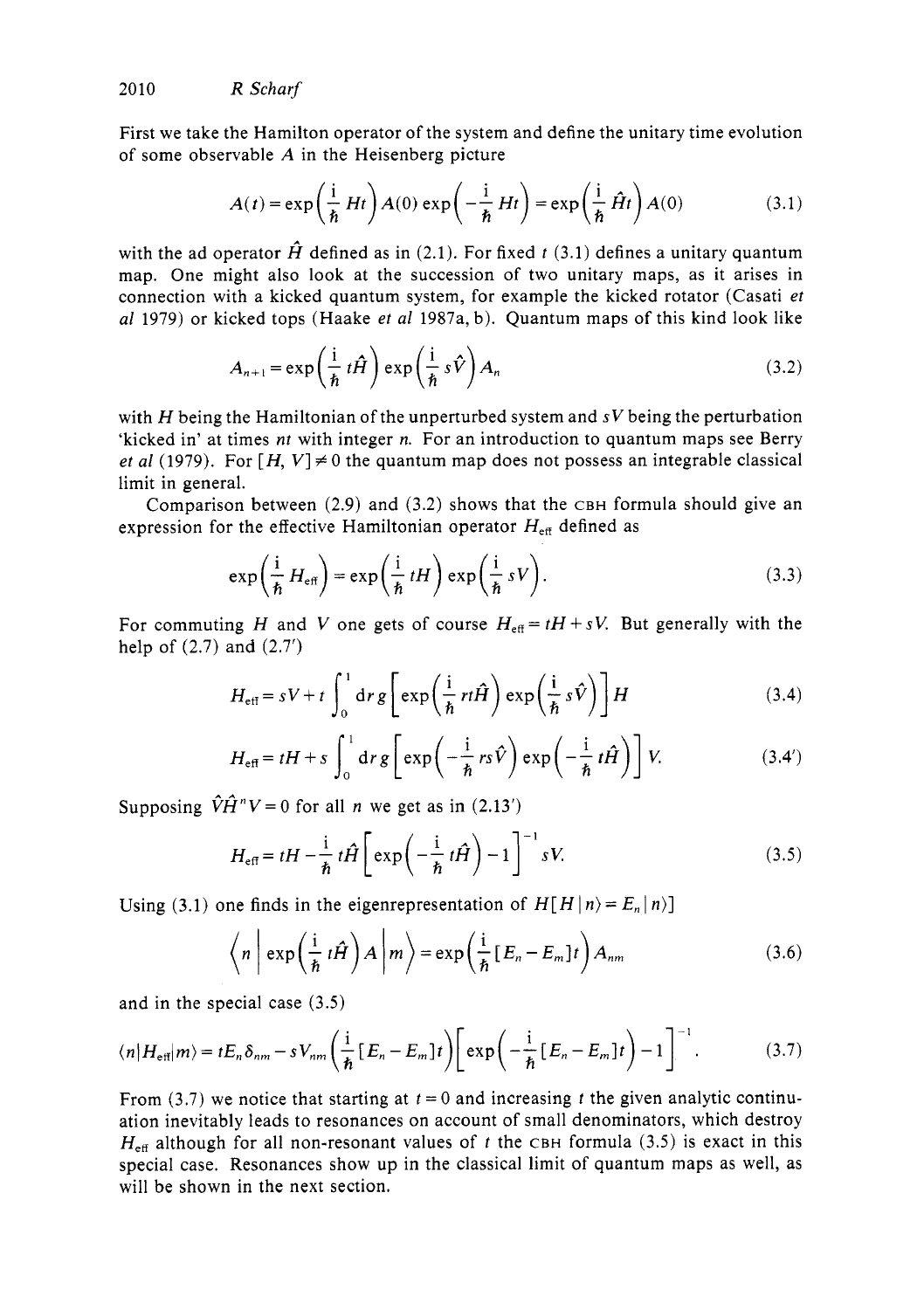We conclude this section by stating a formula valid for unitary transformations of analytic functions of momentum and position operators

$$
\exp\left(\frac{\mathrm{i}}{\hbar}\hat{H}\right)F(p,q) = F\left[\exp\left(\frac{\mathrm{i}}{\hbar}\hat{H}\right)p,\exp\left(\frac{\mathrm{i}}{\hbar}\hat{H}\right)q\right]
$$
(3.8)

as can be proven immediately by Taylor expansion of *F* and use of **(2.2).** 

#### **4. Symplectic maps**

In this section we want to use the CBH formula for the investigation of compositions of symplectic maps, the classical limit of unitary quantum maps.

We support the even-dimensional Euclidean vector space  $\mathbb{R}^{2d}$  with cartesian coordinates  $(p, q) = (p_1, \ldots, p_d, q_1, \ldots, q_d)$  and call it the phase space,  $p_i$  being momenta and  $q_i$  positions. Then we define the Poisson bracket (PB) for smooth phase space functions  $F(p, q)$ ,  $G(p, q)$  etc:

$$
\{F, G\} = \sum_{k=1}^{d} \left( \frac{\partial F}{\partial q_k} \frac{\partial G}{\partial p_k} - \frac{\partial F}{\partial p_k} \frac{\partial G}{\partial q_k} \right).
$$
 (4.1)

The PB is bilinear, skew symmetric and fulfils the Jacobi identity (Arnol'd **1978)** 

$$
\{\{F, G\}, H\} + \{\{G, H\}, F\} + \{\{H, F\}, G\} = 0.
$$
 (4.2)

Phase space functions commute with respect to simple multiplication. Therefore we cannot use the CBH formulae immediately. The classical analogue of the quantum commutator  $[A, B]$  being the PB  $\{F, G\}$  of two phase space functions  $F$  and  $G$ , the obviously useful analogue of the quantum operator  $\hat{A}$  is the differential operator  $\hat{F}$ , a so-called Hamiltonian vector field:

$$
\hat{F} = \sum_{k=1}^{d} \left( \frac{\partial F}{\partial q_k} \frac{\partial}{\partial p_k} - \frac{\partial F}{\partial p_k} \frac{\partial}{\partial q_k} \right)
$$
(4.3)

acting on other phase space functions

$$
\hat{F}G = \{F, G\}.\tag{4.4}
$$

Vector fields are linear differential operators that do not commute generally. Defining  $H = \{F, G\}$  for the moment and using the Jacobi identity (4.2) gives

$$
\hat{H}K = \{ \{F, G\}, K \} = \hat{F}[\hat{G}K] - \hat{G}[\hat{F}K]
$$
\n(4.5)

for all smooth functions *K.* Therefore

$$
H = \{F, G\} \Rightarrow \hat{H} = [\hat{F}, \hat{G}] \tag{4.6}
$$

 $[\hat{F}, \hat{G}]$  denoting the commutator of the vector fields  $\hat{F}$  and  $\hat{G}$ .

Now we look at the physical prototype of a Hamiltonian vector field: the vector field of the Hamiltonian  $H(p, q)$  of a dynamical system. The time evolution of a phase space function  $F(p, q)$  under the flow generated by *H* fulfils the differential equations (Arnol'd **1978)** 

$$
\dot{F} = -\{H, F\} = -\hat{H}F. \tag{4.7}
$$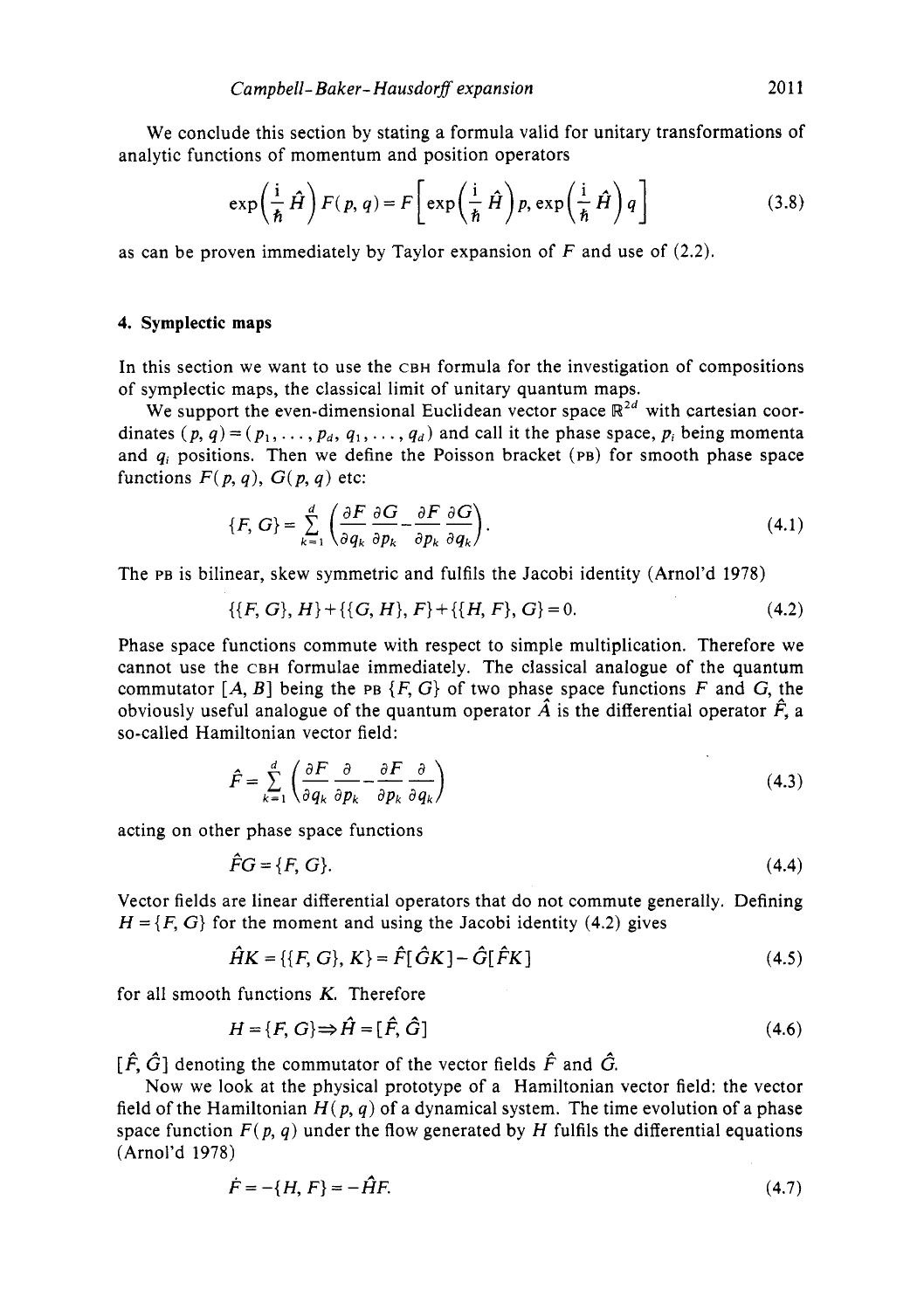For example, we get the Hamilton equations for the canonical coordinates

$$
\dot{q}_k = -\{H, q_k\} = \partial H / \partial p_k
$$
\n
$$
\dot{p}_k = -\{H, p_k\} = -\partial H / \partial q_k.
$$
\n(4.8)

For time-independent  $H$  we integrate (4.7) to give

$$
F(t) = \exp(-\hat{H}t)F(0). \tag{4.9}
$$

Since *F* has no explicit time dependence it changes only because its arguments *p* and *q* change in time and we get

$$
\exp(-\hat{H}t)F(p(0), q(0)) = F(p(t), q(t))
$$
  
= F[exp(-\hat{H}t)p(0), exp(-\hat{H}t)q(0)]. (4.10)

This should be compared with (3.8). For fixed *t,* (4.9) defines a symplectic classical map which should be compared with the unitary quantum map (3.1).

As in § 2 we now investigate the composition of maps,  $V(p, q)$  being another phase space function and  $\hat{V}$  the corresponding Hamiltonian vector field. Then we define the map

$$
F_{n+1} = \exp(-t\hat{H})\exp(-s\hat{V})F_n.
$$
\n(4.11)

As in  $(3.2)$ , H is the Hamiltonian of the unperturbed system and  $sV$  is the perturbation kicked in at times *nt.* **As** in § 2 we now construct an effective infinitesimal generator and the corresponding effective Hamiltonian vector field with the following property:

$$
\exp(-\hat{H}_{\text{eff}}) = \exp(-t\hat{H})\exp(-s\hat{V}).
$$
\n(4.12)

Before we can use the  $CBH$  formula  $(2.7')$  we have to define adjoint vector fields acting on vector fields in the obvious way

$$
\tilde{F}\hat{G} = [\hat{F}, \hat{G}]. \tag{4.13}
$$

Again the Jacobi identity is fulfilled. We rewrite (4.6) and as in (4.5) we deduce

$$
H = \hat{F}G \implies \hat{H} = \tilde{F}\hat{G} = [\hat{F}, \hat{G}] \implies \tilde{H} = [\tilde{F}, \tilde{G}].
$$
\n(4.14)

Now we can use the CBH formula and find

$$
\hat{H}_{\text{eff}} = t\hat{H} + \int_0^1 \mathrm{d}r \, g[\exp(rs\tilde{V}) \exp(t\tilde{H})]s\hat{V}.
$$
\n(4.15)

The final question is whether  $\hat{H}_{\text{eff}}$  is a Hamiltonian vector field. Formally we define the effective Hamiltonian

$$
H_{\text{eff}}(p,q) = tH(p,q) + \int_0^1 \mathrm{d}r \, g[\exp(rs\hat{V}) \exp(t\hat{H})]sV(p,q)
$$
\n(4.16)

$$
H_{\text{eff}}(p,q) = sV(p,q) + \int_0^1 \mathrm{d}r \, g[\exp(-rt\hat{H}) \exp(-s\hat{V})] tH(p,q). \tag{4.16'}
$$

Equation(4.14) guarantees the validity of the adjoint equation (4.15) if  $H_{\text{eff}}(p, q)$  given by (4.16) exists. Otherwise, (4.16) should be read as a formula to generate an expansion in powers of **s** and *t,* the CBH expansion.\*The adjoint expansion can then formally be resummed to give (4.15). In this sense  $\hat{H}_{\text{eff}}$  is the Hamiltonian vector field belonging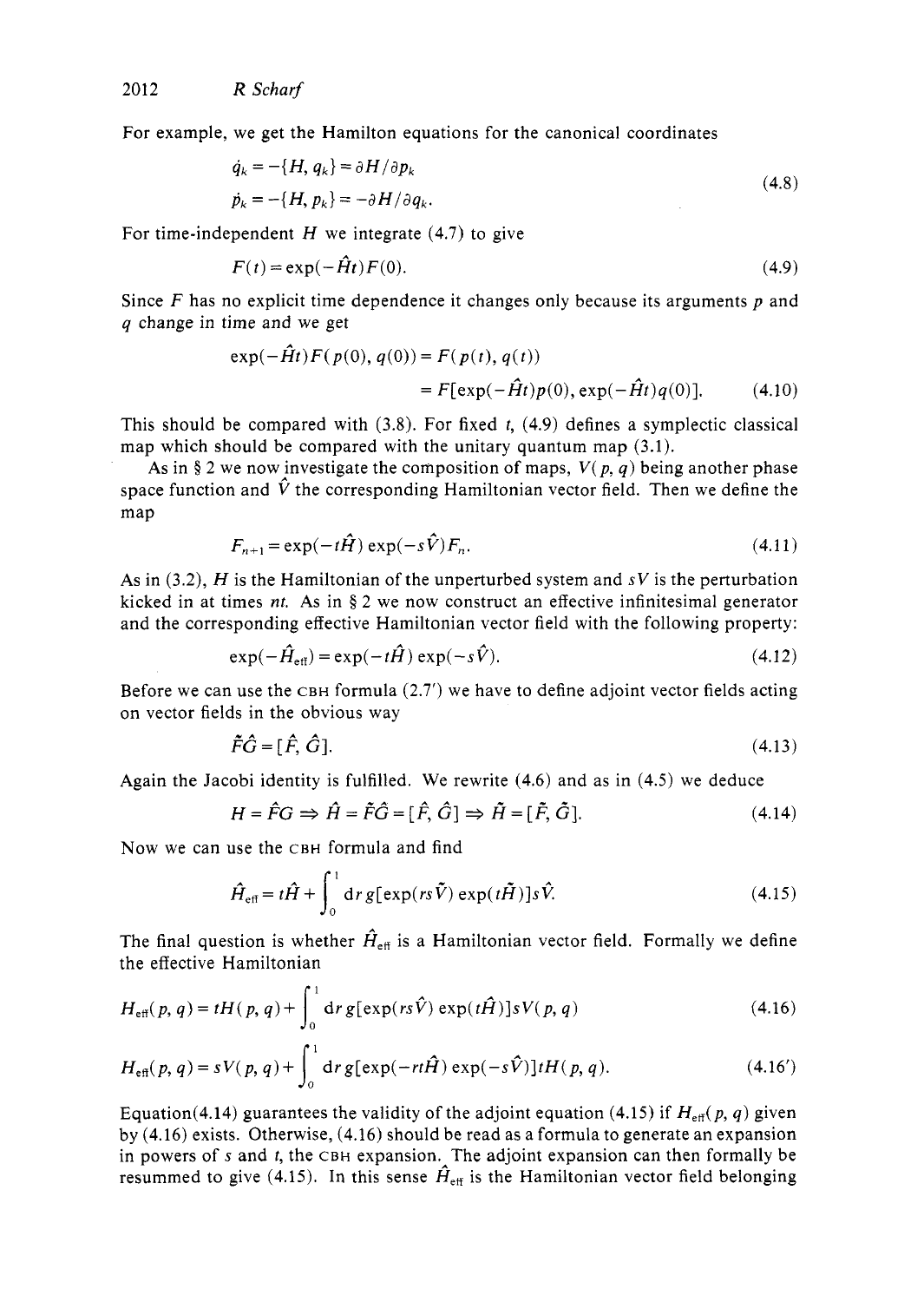to  $H_{\text{eff}}(p, q)$ .  $H_{\text{eff}}(p, q)$  is the infinitesimal generator of the map (4.11) and of course it is invariant under the map

$$
\exp(-\hat{H}_{\text{eff}})H_{\text{eff}}(p,q)\equiv 0.
$$

Using (4.10) this can be written in the form

$$
H_{\text{eff}}(\exp(-t\hat{H})\exp(-s\hat{V})p,\exp(-t\hat{H})\exp(-s\hat{V})q) = H_{\text{eff}}(p,q)
$$
\n(4.17)

for fixed s and t. If  $H_{\text{eff}}$  given by (4.16) does not exist as an analytic function then the CBH expansion in powers of **s** and *t* is invariant under the map (4.11).

Finally we state the analogue of (3.5). Supposing  $\hat{V}\hat{H}^n V = 0$  for all *n* we get

$$
H_{\text{eff}} = tH + t\hat{H}(\exp(t\hat{H}) - 1)^{-1} sV.
$$
 (4.18)

#### **5. The classical limit of quantum maps**

When comparing the last two sections we notice a correspondence between several quantities and formulae. The role of a classical Hamiltonian vector field  $F(p, q)$  is played by the adjoint quantum operator  $-(i/\hbar)\dot{F}$  leading to the well known correspondence

$$
\{F, G\} \triangleq -(i/\hbar)[F, G].\tag{5.1}
$$

With respect to this 'commutator' the classical functions  $F(p, q)$  and  $G(p, q)$  do not commute and the CBH formula (4.16) is a consequence of this.

Formally the classical  $(4.16)$  and the quantum  $(3.4)$  CBH formulae are identical (after making the identification  $(5.1)$ ), but  $(3.4)$  contains more information (higher powers in *h)* which cannot be restored from (4.16) by a unique quantisation prescription as simple examples show. This is reminiscent of the situation in the quantisation of normal forms (Wood and Ali 1987).

Although the validity of the CBH formula may be lost by resonances via small denominators in the classical as well as in the quantum case, it is always possible to associate an effective Hamilton operator with the unitary operator

$$
U = \exp\left(\frac{i}{\hbar} Ht\right) \exp\left(\frac{i}{\hbar} V_s\right) = \int_0^{2\pi} d\phi \exp(i\phi) \rho(\phi) |\phi\rangle\langle\phi| \tag{5.2}
$$

such that the phases  $\phi$  become the energies of  $H_{\text{eff}}$ . We obviously have

$$
H_{\text{eff}} = \frac{\hbar}{\mathrm{i}} \ln U = \int_0^{2\pi} \mathrm{d}\phi \; \hbar (\phi + 2\pi n(\phi)) \rho(\phi) |\phi\rangle\langle\phi| \tag{5.3}
$$

with arbitrary integers  $n(\phi) = O(1/\hbar)$  and spectral density  $\rho(\phi)$ . For an arbitrary choice of the phases  $n(\phi)$ ,  $H_{\text{eff}}$  will not have a smooth classical limit. One possibility of choosing the  $n(\phi)$  would be by analytic continuation starting with  $H_{\text{eff}}(s=0, t) = tH$ and increasing s. But this is not possible in general because  $H_{\text{eff}}$  is not analytic in both *t* and s as simple examples with discrete spectra show (Reed and Simon 1978). The reason lies in resonance phenomena called avoided level crossings that show up when two nearly degenerate eigenfunctions of  $U(s, t)$  (or of  $H(s, t) = tH + sV$ ) are strongly coupled by the perturbation *V.* This complicates the structure of their Wigner functions. The classical route into chaos is accompanied by 'overlapping' avoided level crossings coupling  $O(1/\hbar)$  or more eigenfunctions on the energy shell leading to more and more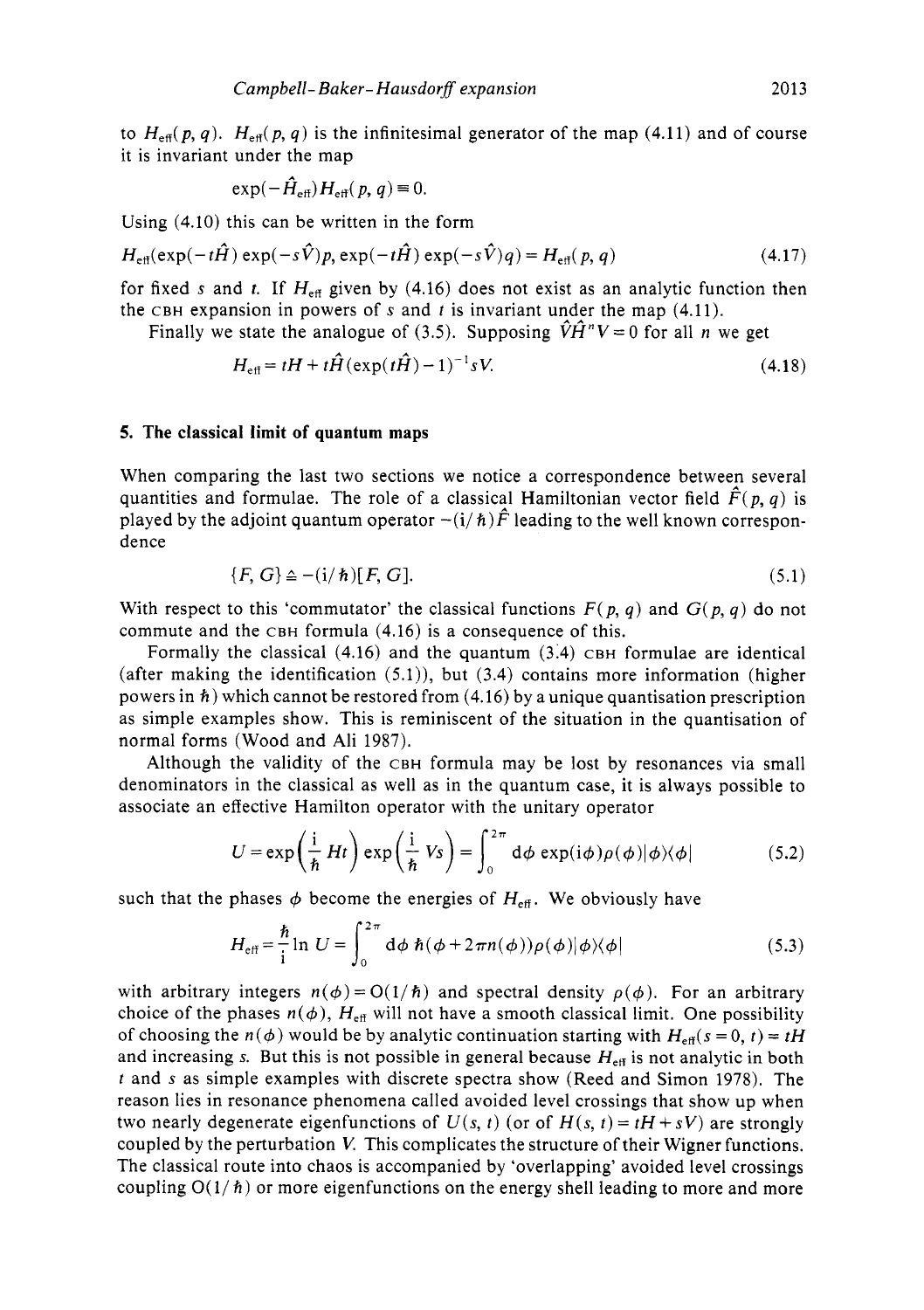'irregular' eigenfunctions that cannot be approximated by semiclassical quantisation procedures. The criterion of Hose and Taylor (1983) gives a first hint how to construct the quantum numbers  $n(\phi)$  for nearly integrable (i.e. weakly perturbed) cases. For strongly perturbed dynamics 'good quantum numbers' may only exist for parts of the spectrum.

The given arguments show that even the last integral  $H_{\text{eff}}$  of a kicked dynamics may be lost in the classical limit, in contrast to autonomous dynamics, where the Hamiltonian  $H(p, q)$  is always a global single-valued analytic integral of motion. This clearly shows that integrable autonomous dynamics with one degree of freedom can become non-integrable through periodically kicked perturbations: *H,* the last and only integral of the motion is lost, first locally near hyperbolic orbits, and globally for stronger perturbations.

## **6. An integrable example**

First we want to show the power of the CBH formula for integrable systems. We choose

$$
d = 1
$$
,  $s = \alpha$ ,  $t = \beta$ ,  $H = p$  and  $V(q) = V(q + 2\pi)$  leading to the vector fields  

$$
\hat{H} = -\frac{\partial}{\partial q} = \hat{p} \qquad \hat{V} = V'(q)\frac{\partial}{\partial p} = V'(q)\hat{q}.
$$
 (6.1)

This generates the map

$$
\begin{pmatrix} p \\ q \end{pmatrix} \rightarrow \exp\left(\beta \frac{\partial}{\partial q}\right) \exp\left(-\alpha V'(q) \frac{\partial}{\partial p}\right) \begin{pmatrix} p \\ q \end{pmatrix} = \begin{pmatrix} p - \alpha V'(q + \beta) \\ q + \beta \end{pmatrix}.
$$
 (6.2)

This map has been investigated by Grempel *et a1* (1982) and by Berry (1984). The vector fields  $\hat{H}$  and  $\hat{V}$  fulfil the condition  $\hat{V}\hat{H}^nV=0$  for all *n* and with (4.18) we find

$$
H_{\text{eff}}(p,q) = \beta p + \beta \hat{p} [\exp(\beta \hat{p}) - 1]^{-1} \alpha V(q). \tag{6.3}
$$

After Fourier expansion of  $V(q)$ 

$$
V(q) = \text{Re}\left(\sum_{m=1}^{\infty} c_m \exp(imq)\right) \qquad (c_m \in \mathbb{C})
$$
 (6.4)

and noticing

$$
f(\hat{p}) \exp(\text{i} mq) = f(-\text{i} m) \exp(\text{i} mq) \tag{6.5}
$$

we get for the effective Hamiltonian

$$
H_{\text{eff}} = \beta p + \frac{1}{2} \alpha \beta \text{ Re} \left( \sum_{m=1}^{\infty} m c_m \exp[im(q + \beta/2)] / \sin(m\beta/2) \right). \tag{6.6}
$$

First we want to check that the integration of the Hamiltonian flow generated by  $H_{\text{eff}}$ from  $t = 0$  to  $t = 1$  leads to the map  $(6.2)$ :

$$
\dot{q} = \frac{\partial}{\partial p} H_{\text{eff}} = \beta
$$
  
\n
$$
\dot{p} = -\frac{\partial}{\partial q} H_{\text{eff}}.
$$
\n(6.7)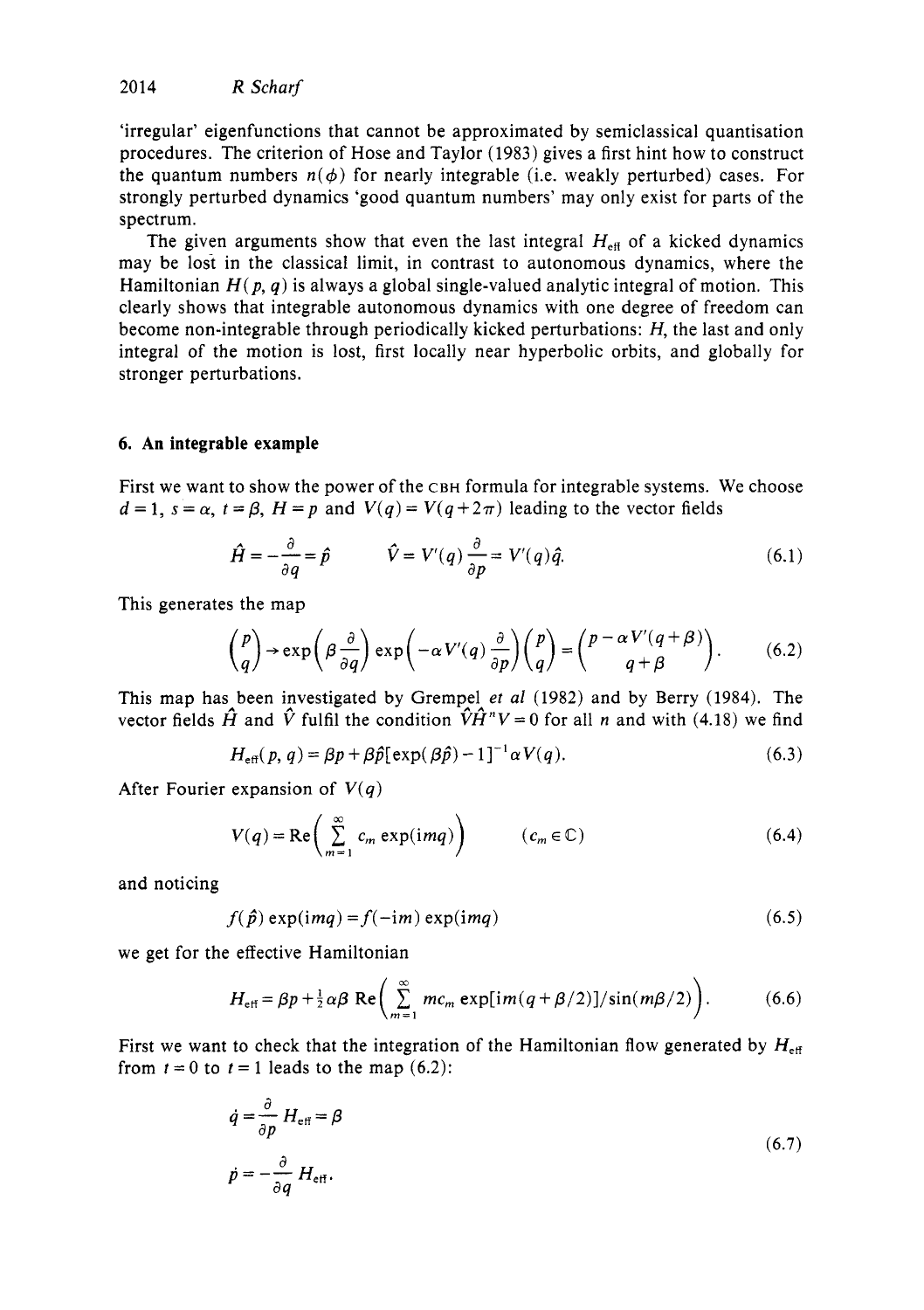Integration gives

$$
q_{n+1} = q_n + \beta
$$
  
\n
$$
H_{\text{eff}}(p_{n+1}, q_{n+1}) = H_{\text{eff}}(p_n, q_n)
$$
 (6.8)

and finally from the last equation

$$
p_{n+1} - p_n = -\alpha \frac{\partial}{\partial q_{n+1}} V(q_{n+1})
$$
\n(6.9)

which is equivalent to the map  $(6.2)$ .

Obviously  $H_{\text{eff}}$  given by (6.6) is destroyed by resonances at  $m\beta = 2\pi n$  if  $c_m \neq 0$ . But even then formula (6.6) still can be used to construct the invariant curves for the resonant map taken at the resonant value  $\beta_0 = 2\pi n_0/m_0$  with  $n_0$  and  $m_0$  relatively prime. The rescaled  $H_{\text{eff}}$  is an integral of the map (6.2), too:

$$
I = \lim_{\beta \to \beta_0} H_{\text{eff}} \sin(\beta m_0/2) = \alpha \pi n_0 \operatorname{Re} \left( \sum_{\mu=1}^{\infty} c_{\mu m_0} \exp[i\mu (m_0 q + n_0 \pi)] \right). \tag{6.10}
$$

This involves only  $q$  and we see that the invariant sets are systems of lines parallel to the *p* axis.

Now look at the corresponding effective Hamiltonian of the quantum map. **As** in the classical case the condition  $\hat{V}\hat{H}^nV=0$  is fulfilled and with (3.5) we find

$$
H_{\text{eff}} = \beta p - \frac{\mathrm{i}}{\hbar} \beta \hat{p} \left[ \exp\left( -\frac{\mathrm{i}}{\hbar} \hat{p} \right) - 1 \right]^{-1} \alpha V. \tag{6.11}
$$

Since no products of *p* and q remain in the formula, there are no ordering problems. Therefore  $(6.6)$  is true for the quantum case, too. In q representation we get for non-resonant and non-vanishing *P:* 

$$
H_{\text{eff}} = -i\hbar\beta \frac{\partial}{\partial q} + \frac{1}{2}\alpha\beta \text{ Re}\left(\sum_{m=1}^{\infty} mc_m \exp[im(q+\beta/2)]/sin(m\beta/2)\right).
$$
 (6.12)

The eigenfunctions of  $H_{\text{eff}}$  are Bloch waves with wavevector K

$$
H_{\text{eff}}\psi_n(q, K) = E_n(K)\psi_n(q, K)
$$
  

$$
\psi_n(q, K) = \exp(iKq)u_n(q, K)
$$
 (6.13)

with the  $2\pi$ -periodic function  $u_n(q, K) = u_n(q + 2\pi, K)$ . Solving the eigenvalue equation leads to

$$
u_n(q, K) = c \exp\left(\frac{i}{\hbar\beta} \left(q[E_n(K) - \beta\hbar K] + v(q)\right)\right)
$$
  

$$
v(q) = -\frac{1}{2}\alpha\beta \operatorname{Im}\left(\sum_{m=1}^{\infty} c_m \exp(im\beta/2)[\exp(imq) - 1]/\sin(m\beta/2)\right).
$$
 (6.14)

The periodicity of  $u_n$  implies the quantisation condition

$$
E_n(K) = \beta \hbar (n + K) \qquad \text{ n integer.} \tag{6.15}
$$

By the method of stationary phases one can show for  $h \rightarrow 0$  that the eigenfunctions are localised along the classical integral curves for the given quantised energy  $E_n(K)$  =  $H_{\text{eff}}(p, q)$ . For a given wavevector K the spectrum of the quasi-energy  $\varphi_n(K)$  $E_n(K)/\hbar$  (mod  $2\pi$ ) is dense in [0,  $2\pi$ ) if  $\beta/\pi$  is irrational. Because of the localisation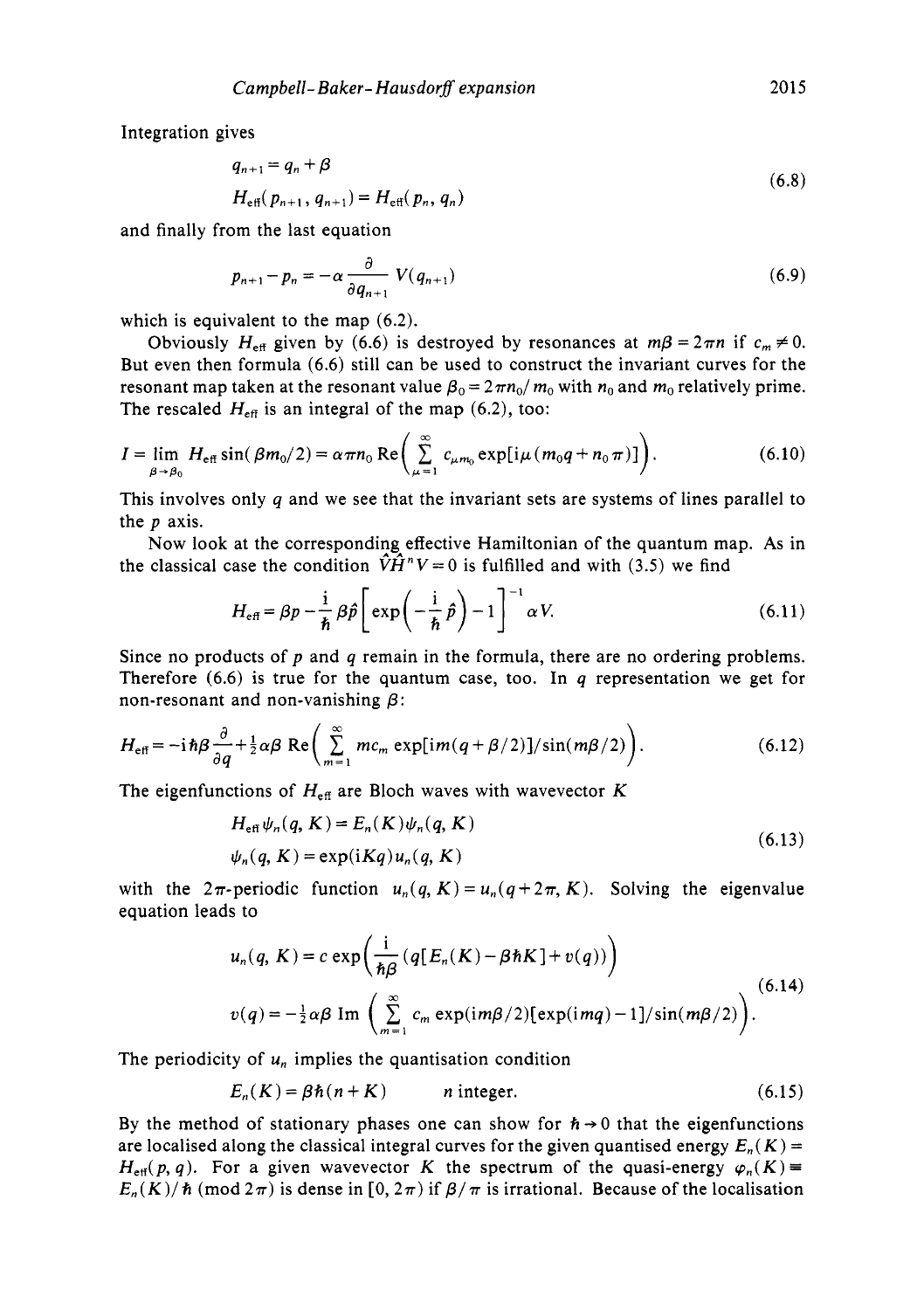of the eigenfunctions along the integral curves only  $O(1/\sqrt{\hbar})$  eigenfunctions are appreciably excited by a coherent state  $|p, q\rangle$  in the semiclassical limit. This is in contrast with the case of non-integrable strongly chaotic maps where the number of excited 'irregular' eigenfunctions is  $O(1/\hbar)$  (Haake *et al* 1987a).

### **7. A non-integrable example**

Replacing *p* by  $p^2/2$  in the unperturbed Hamiltonian of the last section's example we get the so-called kicked rotator (Casati et *a1* 1979) which leads to a non-integrable map

$$
\hat{H} = -\frac{\partial H}{\partial p} \frac{\partial}{\partial q} = -p \frac{\partial}{\partial q} \qquad \hat{V} = V'(q) \frac{\partial}{\partial p} \tag{7.1}
$$

$$
\frac{\partial p}{\partial q} \rightarrow \exp\left(\beta p \frac{\partial}{\partial q}\right) \exp\left(-\alpha V'(q) \frac{\partial}{\partial p}\right) \begin{pmatrix} p \\ q \end{pmatrix} = \begin{pmatrix} p - \alpha V'(q + \beta p) \\ q + \beta p \end{pmatrix}.
$$
 (7.2)

 $\hat{H}$  and  $\hat{V}$  do not fulfil any of the simplifying conditions mentioned at the end of § 2. The iterated Poisson brackets of  $p^2/2$  and  $V(q)$  generate products of higher and higher powers of p and q as soon as  $V'(q)$  is non-linear. In general then there is no possibility of evaluating the CBH formula immediately and one has to calculate the CBH expansion and try to resum it.

Previous investigations tried to calculate the CBH expansion with the help of computer algebraic programs in the most general form (Richtmyer and Greenspan 1965). But then the calculation of the iterated Poisson brackets is still left, and if they do not show any simple building law, as is usually the case, for this evaluation one has to use the computer once again. Therefore it is reasonable to calculate the CBH expansion in one step. This section shows how to do that for a simple non-integrable classical example.

The formulae to start with are (4.16) or (4.16'). With the definition of *g(z)* after (2.7) formula (4.16) can be expanded in the form

nple.  
\n11a to start with are (4.16) or (4.16'). With the definition of 
$$
g(z)
$$
 after  
\n(4.16) can be expanded in the form  
\n
$$
H_{\text{eff}} = tH + \sum_{n=0}^{\infty} \frac{1}{n+1} \sum_{k=0}^{n} {n \choose k} (-1)^k \int_0^1 dr [\exp(rs\hat{V}) \exp(t\hat{H})]^k sV.
$$
 (7.3)

Sums and integrals have been interchanged because (7.3) will be evaluated only asymptotically for  $s, t \rightarrow 0$ . The expression under the integral is nothing but a k-fold map acting on V. Therefore  $H_{\text{eff}}$  can be calculated up to a wanted power in s and t by calculating the mapped V up to the required accuracy. This is **a** straightforward computer algebraic job.

**As** an example I choose the dynamics of a kicked top (Haake et *a1* 1987b) with

$$
H = L_y^2 / 2 \qquad \qquad V = L_x^2 / 2 \tag{7.4}
$$

with the components of the angular momentum vector  $L$  fulfilling the PB relations

$$
\{L_x, L_y\} = L_z \qquad \text{and cyclically in } x, y \text{ and } z. \tag{7.5}
$$

One might make this Poissonian structure to a symplectic structure. First we notice from (7.5) that the scalar  $L^2 = L_x^2 + L_y^2 + L_z^2$  is unchanged under a Lie transformation generated by any function of *L*, because  $\{L^2, L\} = (0, 0, 0)$ . So we might choose  $L^2 = 1$ . For reasons of convenience we write x instead of  $L_x$ , etc. Finally we introduce the polar angle  $\phi$  by expressing x, y, z in polar coordinates:  $x + iy = (1 - z^2)^{1/2} \exp(i\phi)$ .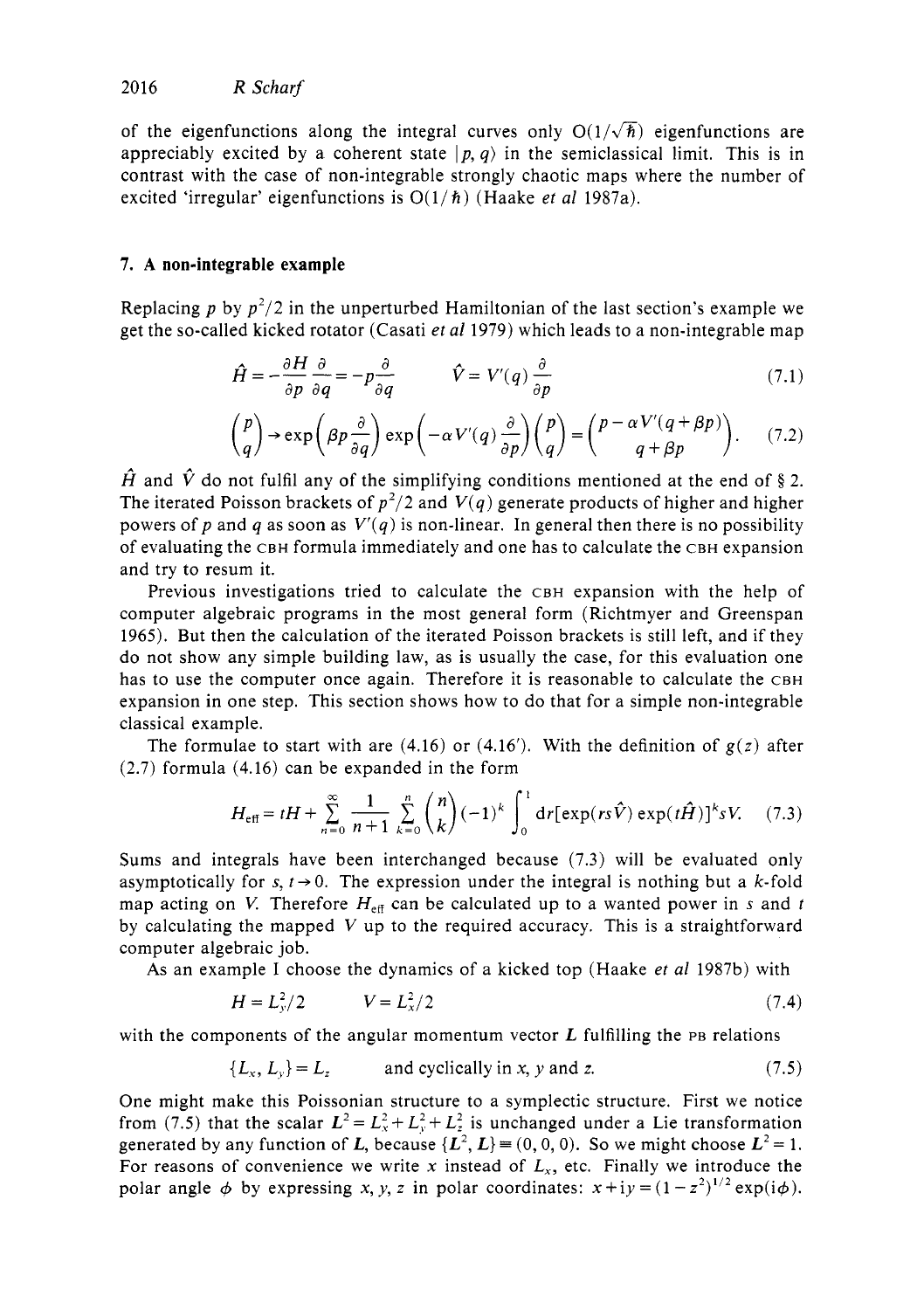States of the system are thus represented by points on the unit sphere. Defining the PB in the canonical way by identifying  $\phi$  as the angle and z as the action variable we can reproduce the Poissonian structure (7.5):  $\{x, y\} = z$  (and cyclically). Actually for calculating  $H_{\text{eff}}$  only the Poissonian structure is needed and several symplectic structures leading to the same Poissonian structure give the same result.

Coming back to the non-integrable example, we put it in the form

$$
\exp(-\varepsilon \hat{H}_{\text{eff}}) = \exp(-\varepsilon t \hat{H}) \exp(-\varepsilon \hat{V}) = \exp(-\varepsilon t y \hat{y}) \exp(-\varepsilon x \hat{x}). \tag{7.6}
$$

This generates the map  $(x, y, z) \rightarrow (x', y', z')$ 

$$
x' = \bar{x}
$$
  
\n
$$
y' = \bar{y} \cos(\epsilon \bar{x}) - \bar{z} \sin(\epsilon \bar{x})
$$
  
\n
$$
z' = \bar{z} \cos(\epsilon \bar{x}) + \bar{y} \sin(\epsilon \bar{x})
$$
\n(7.7)

with

$$
\bar{x} = x \cos(\epsilon t y) + z \sin(\epsilon t y)
$$
  
\n
$$
\bar{y} = y
$$
  
\n
$$
\bar{z} = z \cos(\epsilon t y) - x \sin(\epsilon t y).
$$

We want to calculate  $H_{\text{eff}}$  only for  $t = 1$  but to do this we need the map (7.7) for  $t \in [0, 1]$ . With the definition (7.4) of *H* and *V* (4.16') gives

$$
H_{\text{eff}} = \frac{1}{2}x^2 + \int_0^1 dt \, g[\exp(-\varepsilon t \hat{H}) \exp(-\varepsilon \hat{V})] \frac{1}{2} y^2. \tag{7.8}
$$

$$
H_{\text{eff}} = \frac{1}{2}x^2 + \sum_{n=0}^{\infty} \frac{(-1)^n}{n+1} \int_0^1 \mathrm{d}t [\exp(-\varepsilon t \hat{H}) \exp(-\varepsilon \hat{V}) - 1]^n \frac{1}{2} y^2. \tag{7.9}
$$

To calculate  $H_{\text{eff}}$  up to Nth order in  $\varepsilon$  we only have to take the Taylor expansion of sin and cos in  $(7.7)$  up to Nth order. The *n*-fold iteration of this truncated map acting on *y* can be calculated by the computer and will be named

$$
y_n(\varepsilon, t) = [\exp(-\varepsilon t \hat{H}) \exp(-\varepsilon \hat{V})]^n y + O(\varepsilon^{N+1}).
$$
\n(7.10)

From (7.9) we see that we only have to sum up for  $n \le N$ 

$$
y_n(\varepsilon, t) = [\exp(-\varepsilon t \hat{H}) \exp(-\varepsilon \hat{V})]^n y + O(\varepsilon^{N+1}).
$$
\n
$$
\text{where } \varepsilon \text{ is the value of } \varepsilon \text{ is the value of } \varepsilon \text{ is the value of } \varepsilon \text{ is the value of } \varepsilon \text{ is the value of } \varepsilon \text{ is the value of } \varepsilon \text{ is the value of } \varepsilon \text{ is the value of } \varepsilon \text{ is the value of } \varepsilon \text{ is the value of } \varepsilon \text{ is the value of } \varepsilon \text{ is the value of } \varepsilon \text{ is the value of } \varepsilon \text{ is the value of } \varepsilon \text{ is the value of } \varepsilon \text{ is the value of } \varepsilon \text{ is the value of } \varepsilon \text{ is the value of } \varepsilon \text{ is the value of } \varepsilon \text{ is the value of } \varepsilon \text{ is the value of } \varepsilon \text{ is the value of } \varepsilon \text{ is the value of } \varepsilon \text{ is the value of } \varepsilon \text{ is the value of } \varepsilon \text{ is the value of } \varepsilon \text{ is the value of } \varepsilon \text{ is the value of } \varepsilon \text{ is the value of } \varepsilon \text{ is the value of } \varepsilon \text{ is the value of } \varepsilon \text{ is the value of } \varepsilon \text{ is the value of } \varepsilon \text{ is the value of } \varepsilon \text{ is the value of } \varepsilon \text{ is the value of } \varepsilon \text{ is the value of } \varepsilon \text{ is the value of } \varepsilon \text{ is the value of } \varepsilon \text{ is the value of } \varepsilon \text{ is the value of } \varepsilon \text{ is the value of } \varepsilon \text{ is the value of } \varepsilon \text{ is the value of } \varepsilon \text{ is the value of } \varepsilon \text{ is the value of } \varepsilon \text{ is the value of } \varepsilon \text{ is the value of } \varepsilon \text{ is the value of } \varepsilon \text{ is the value of } \varepsilon \text{ is the value of } \varepsilon \text{ is the value of } \varepsilon \text{ is the value of } \varepsilon \text{ is the value of } \varepsilon \text{ is the value of } \varepsilon \text{ is the value of } \varepsilon \text{ is the value of } \varepsilon \text{ is the value of }
$$

The expression on the right-hand side has been summed up by REDUCE for  $N=7$ . The first few terms are

$$
H_{\text{eff}} = \frac{1}{2}(x^2 + y^2) + \frac{1}{2}\exp z + \frac{1}{12}\varepsilon^2 (x^4 - x^2 + 4x^2y^2 + y^4 - y^2) + \frac{1}{12}\varepsilon^3 (1 - 2x^2 - 2y^2)xyz + O(\varepsilon^4).
$$
 (7.12)

Figures 1-4 allow us to compare the integral curves  $H_{\text{eff}}$  = constant with the map (7.7). Two different views of the unit sphere are shown: one of the northern hemisphere  $z \ge 0$  projected on the xy plane and one from the equator for  $x \ge 0$  projected on the *yz* plane. For  $\epsilon < 2$  the two poles  $z = \pm 1$  are elliptic fixed points and the CBH expansion gives quite reasonable results in their vicinity. For  $\epsilon > 2$  these poles are hyperbolic fixed points and the CBH expansion in their vicinities breaks down although around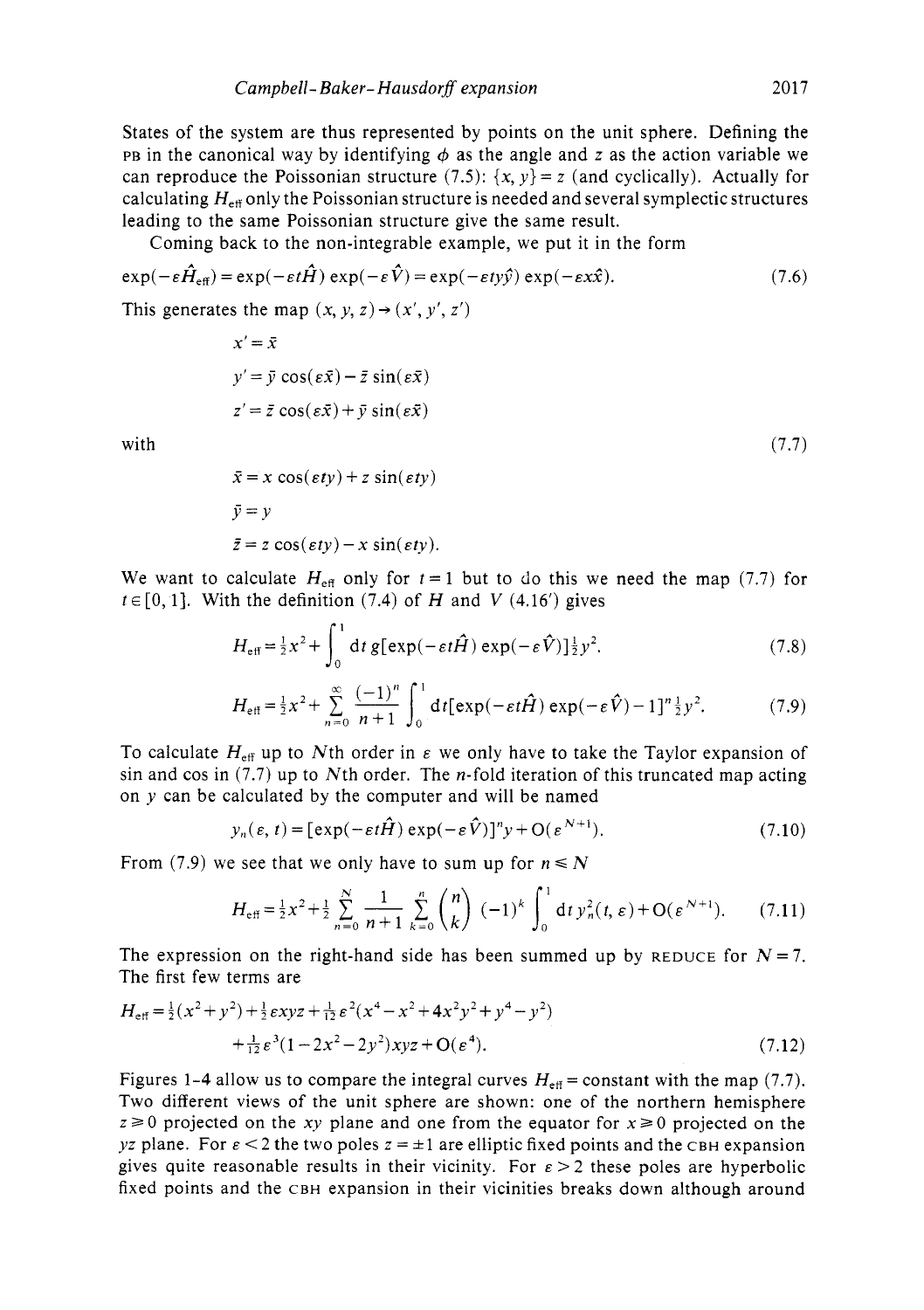the four elliptic fixed points on the equator (only one is fully visible) the approximation is still useful even for  $\varepsilon > 2$ .

#### **8. Discussion**

The main result of this paper is that the Campbell-Baker-Hausdorff **(CBH)** formula allows an asymptotic expansion for an approximate integral of non-integrable maps classical as well as quantum.

In the classical case several situations have to be distinguished.

If the map has elliptic fixed points surrounded by regions of regular motion the CBH formula allows the construction of an effective Hamiltonian  $H_{\text{eff}}$ . This Hamiltonian generates a flow which, after integration for integer times, resembles the original map in the vicinity of the elliptic fixed points. Therefore  $H_{\text{eff}}$  not only gives the approximate integral curves but also allows us to calculate winding numbers.

If the map has elliptic *n*-cycles  $(n>1)$  or jumps between unconnected integral curves, no effective Hamiltonian exists. But as the integrable example in **8 6** shows, the **CBH** formula might still give an (approximate) integral of the map.

If the map is nearly integrable the **CBH** formula gives an approximate integral that can be used to calculate the separatrices connecting hyperbolic orbits along which the chaos starts to show up (cf figure  $1(b)$ ).



**Figure 1.** Lines of constant  $H_{\text{eff}}$  given by the CBH expansion (7.12) up to  $O(\varepsilon^7)$  (LHS) compared with classical iteration (7.7) (RHS) for *(a)*  $\varepsilon = 1$  on the northern hemisphere  $(z > 0)$  and *(b)* around the equator  $(x > 0)$ . Note that the CBH expansion is globally reliable in this nearly integrable case.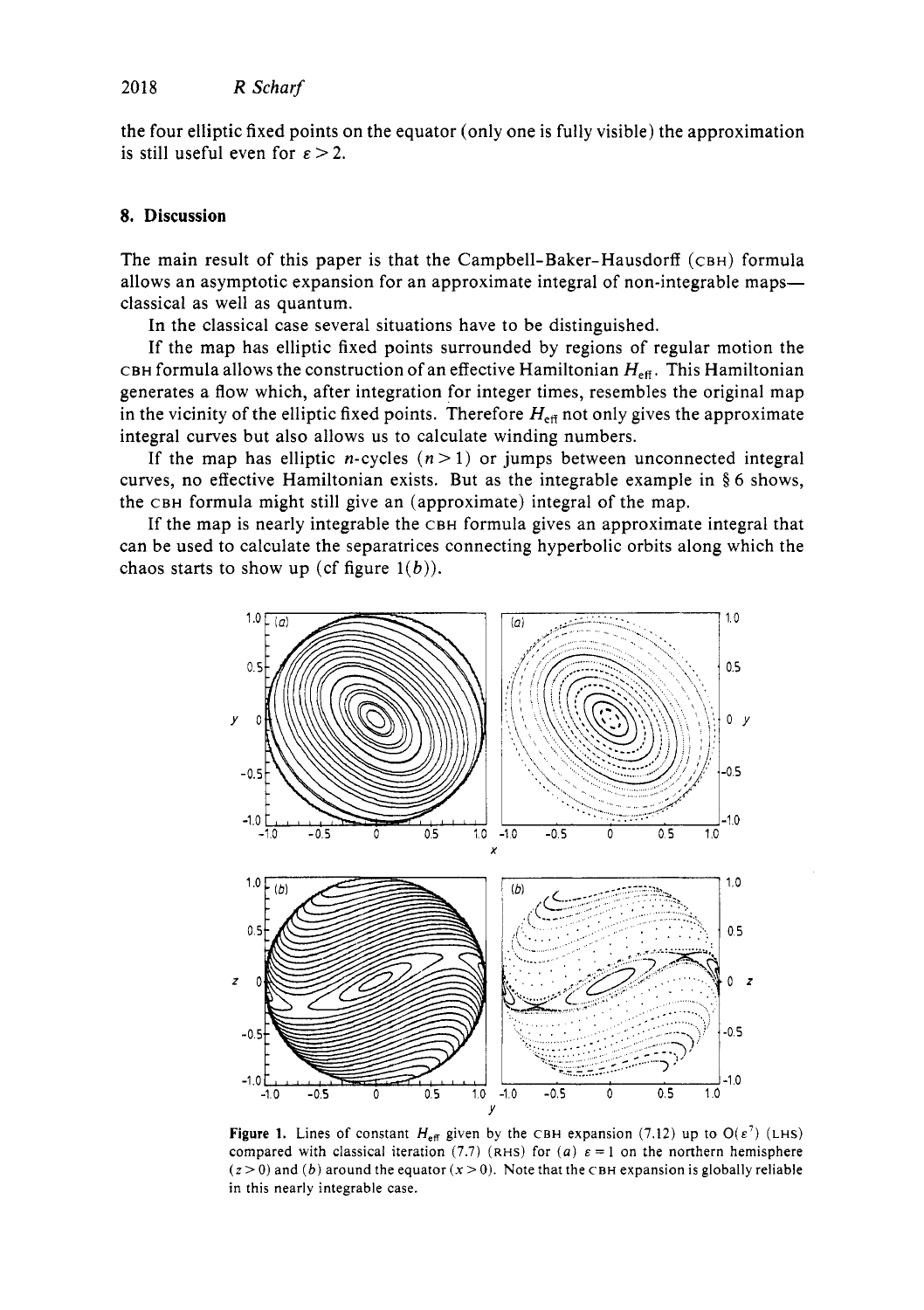

**Figure 2.** The same as figure 1 for  $\epsilon = 2$ . Note that the CBH expansion still faithfully reproduces all regular structures, even though the elliptic fixed points at the poles  $z = \pm 1$ are now just marginally stable.



**Figure 3.** Lines of constant  $H_{\text{eff}}(p, q)$  given by the CBH expansion (7.12) up to O( $\varepsilon^7$ ) (LHS) compared with classical iteration (7.7) **(RHS)** for  $\epsilon = 2.1$  around the equator  $(x>0)$ . In contrast to the now chaotic behaviour of the iteration near the poles the equatorial behaviour is still dominantly regular and well represented by the CBH expansion.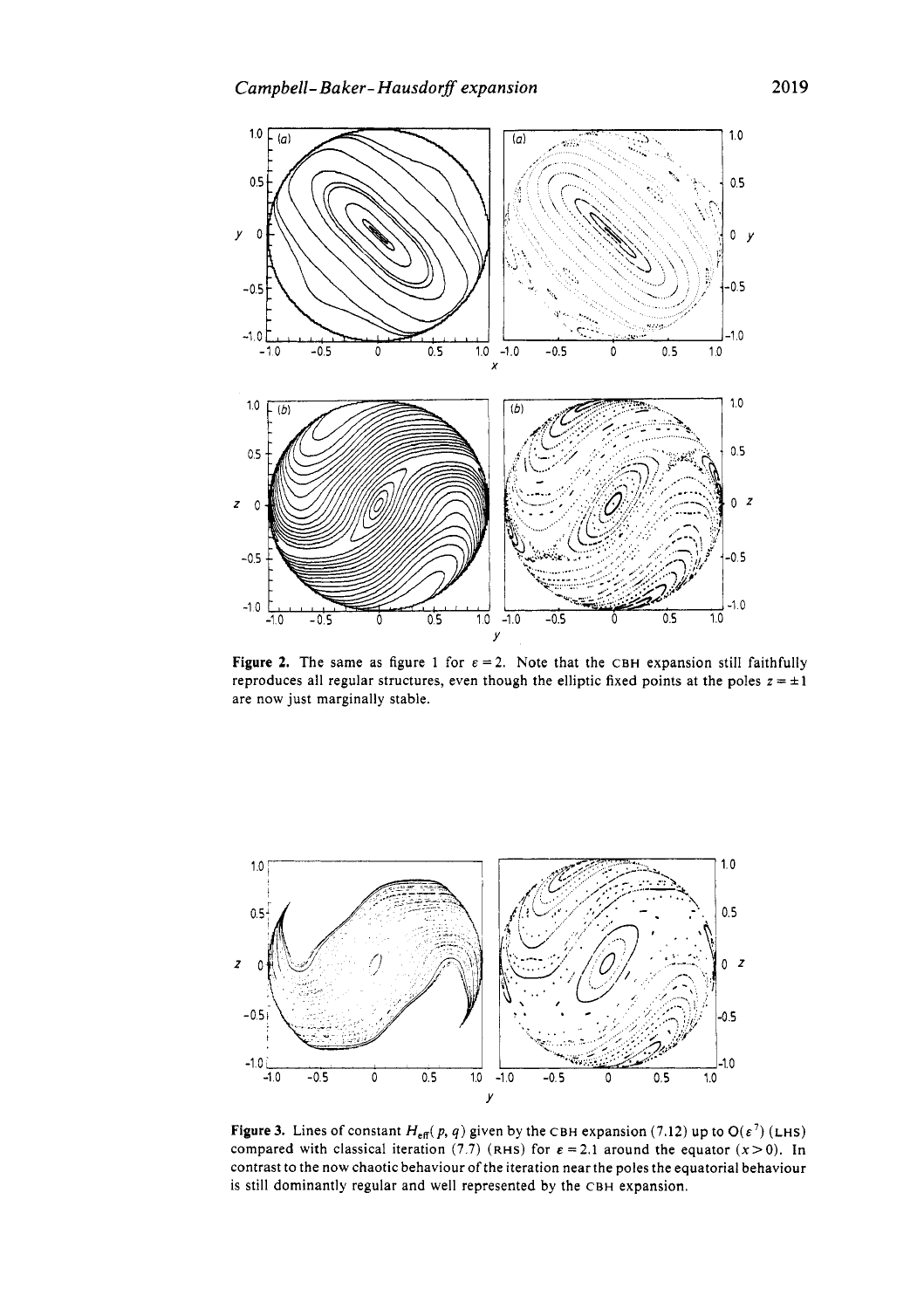

**Figure 4.** The same as figure 3 but for  $\varepsilon = 2.5$  on the northern hemisphere  $(z > 0)$ . With the last **KAM** trajectory between the poles destroyed, the CBH expansion bears little resemblance to the exact dynamics. Only symmetries are respected and the most prominent regular islands are recognisable from the  $H_{\text{eff}}$  curves.



**Figure 5.** Dependence of two representative eigenenergies  $E_i = \hbar[\phi_i(P) + 2\pi n_i]$  ( $j = 1, 2$ ) of the effective Hamilton operator upon a perturbation parameter *P* near an (avoided) degeneracy: (a) for an integrable case showing level crossing (the  $n_i$  of the spectrum are chosen in such a way that  $H_{\text{eff}}$  possesses a smooth classical limit); (b) for a nearly integrable case showing avoided level crossings (the energies are determined by analytic continuation). The results are different thereby illustrating the non-existence of a smooth classical limit for phase choices of the form *(b)* in contrast to figure 1.

For non-integrable maps like the one presented in figures 1-4 the CBH expansion can at best be asymptotic and, as numerical evidence shows, it actually is. As is typical for asymptotic expansions there is an optimal choice for the order of the expansion depending on the parameters and on the phase space region to be approximated. For strongly chaotic maps the approximations fail badly.

In the quantum case an effective Hamilton operator for the map always exists as was shown in **3** *5.* But there are eigenvalue ambiguities. The CBH expansion resolves these ambiguities in such a way that the eigenvalues are given by analytic continuation upon increasing the perturbation. Actually the CBH expansion fails at avoided level crossings where the eigenphases of  $H_{\text{eff}}$  have to jump in order to allow a smooth classical limit for stronger perturbations (see figure 5). But this failure only concerns